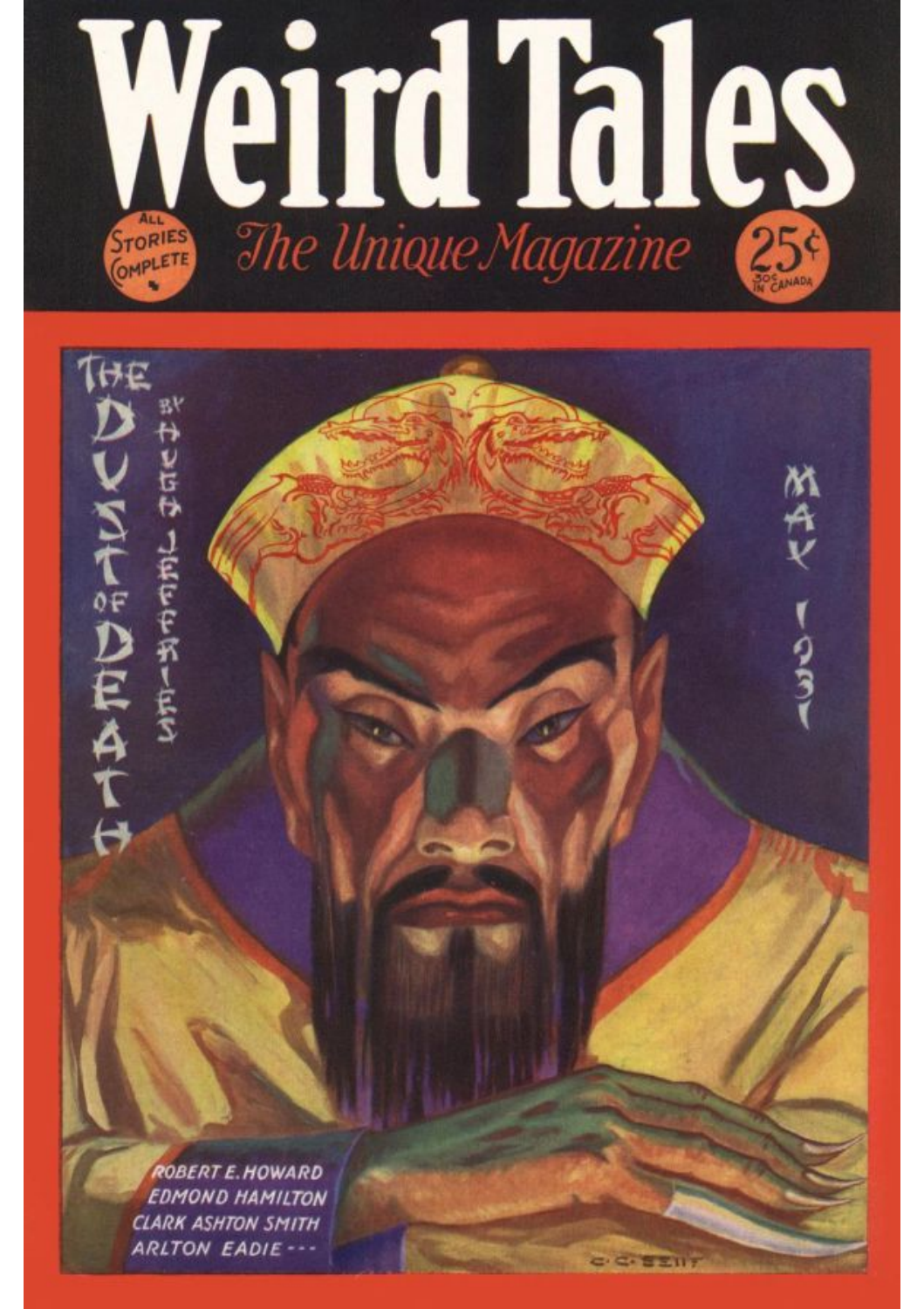## **\* A Distributed Proofreaders Canada eBook \***

This eBook is made available at no cost and with very few restrictions. These restrictions apply only if (1) you make a change in the eBook (other than alteration for different display devices), or (2) you are making commercial use of the eBook. If either of these conditions applies, please contact a https://www.fadedpage.com administrator before proceeding. Thousands more FREE eBooks are available at https://www.fadedpage.com.

This work is in the Canadian public domain, but may be under copyright in some countries. If you live outside Canada, check your country's copyright laws. IF THE BOOK IS UNDER COPYRIGHT IN YOUR COUNTRY, DO NOT DOWNLOAD OR REDISTRIBUTE THIS FILE.

*Title:* A Rendezvous in Averoigne

*Date of first publication:* 1931

*Author:* Clark Ashton Smith (1893-1961)

*Date first posted:* Nov. 27, 2021

*Date last updated:* Nov. 27, 2021

Faded Page eBook #20211149

This eBook was produced by: Alex White & the online Distributed Proofreaders Canada team at https://www.pgdpcanada.net

This file was produced from images generously made available by Internet Archive.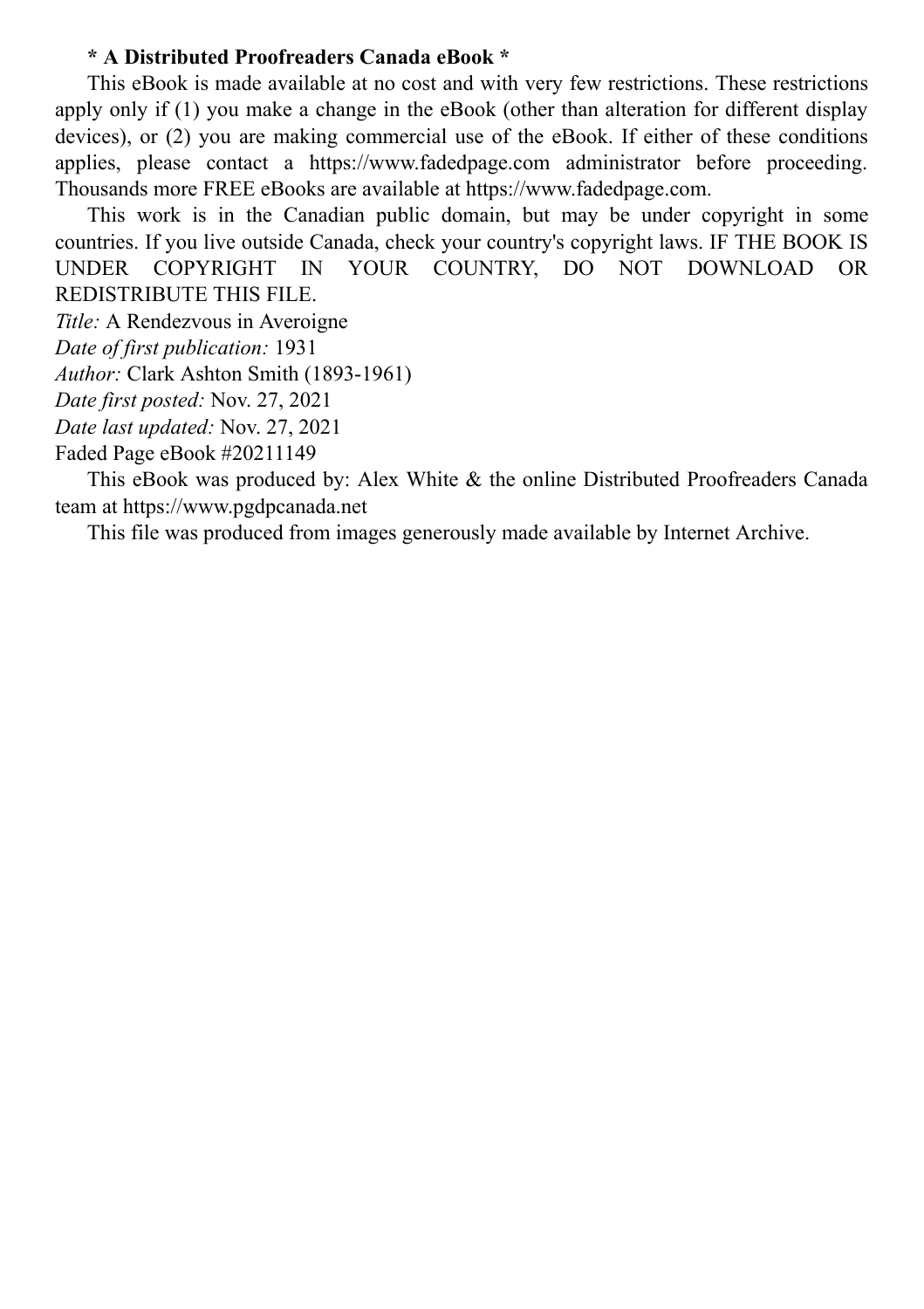## A RENDEZVOUS IN AVEROIGNE

## *By* CLARK ASHTON SMITH

First published *Weird Tales*, May 1931.

*An unusual host was the Sieur du Malinbois—a strange story of the Undead*

Gerard de l'Automne was meditating the rimes of a new ballade in honor of Fleurette, as he followed the leaf-arrassed pathway toward Vyones through the woodland of Averoigne. Since he was on his way to meet Fleurette, who had promised to keep a rendezvous among the oaks and beeches like any peasant girl, Gerard himself made better progress than the ballade. His love was at that stage which, even for a professional troubadour, is more productive of distraction than inspiration; and he was recurrently absorbed in a meditation upon other than merely verbal felicities.

The grass and trees had assumed the fresh enamel of a mediæval May; the turf was figured with little blossoms of azure and white and yellow, like an ornate broidery; and there was a pebbly stream that murmured beside the way, as if the voices of undines were parleying deliciously beneath its waters. The sun-lulled air was laden with a wafture of youth and romance; and the longing that welled from the heart of Gerard seemed to mingle mystically with the balsams of the wood.

Gerard was a *trouvère* whose scant years and many wanderings had brought him a certain renown. After the fashion of his kind he had roamed from court to court, from château to château; and he was now the guest of the Comte de la Frênaie, whose high castle held dominion over half the surrounding forest. Visiting one day that quaint cathedral town, Vyones, which lies so near to the ancient wood of Averoigne, Gerard had seen Fleurette, the daughter of a well-to-do mercer named Guillaume Cochin; and had become more sincerely enamored of her blond piquancy than was to be expected from one who had been so frequently susceptible in such matters. He had managed to make his feelings known to her; and, after a month of billets-doux, ballads and stolen interviews contrived by the help of a complaisant waiting-woman, she had made this woodland tryst with him in the absence of her father from Vyones. Accompanied by her maid and a man-servant, she was to leave the town early that afternoon and meet Gerard under a certain beech-tree of enormous age and size. The servants would then withdrew discreetly; and the lovers, to all intents and purposes, would be alone. It was not likely that they would be seen or interrupted; for the gnarled and immemorial wood possessed an ill-repute among the peasantry. Somewhere in this wood there was the ruinous and haunted Château des Faussesflammes; and, also, there was a double tomb, within which the Sieur Hugh du Malinbois and his chatelaine, who were notorious for sorcery in their time, had lain unconsecrated for more than two hundred years. Of these, and their phantoms, there were grisly tales; and there were stories of loup-garous and goblins, of fays and devils and vampires that infested Averoigne. But to these tales Gerard had given little heed, considering it improbable that such creatures would fare abroad in open daylight. The madcap Fleurette had professed herself unafraid also; but it had been necessary to promise the servants a substantial *pourboire*, since they shared fully the local superstitions.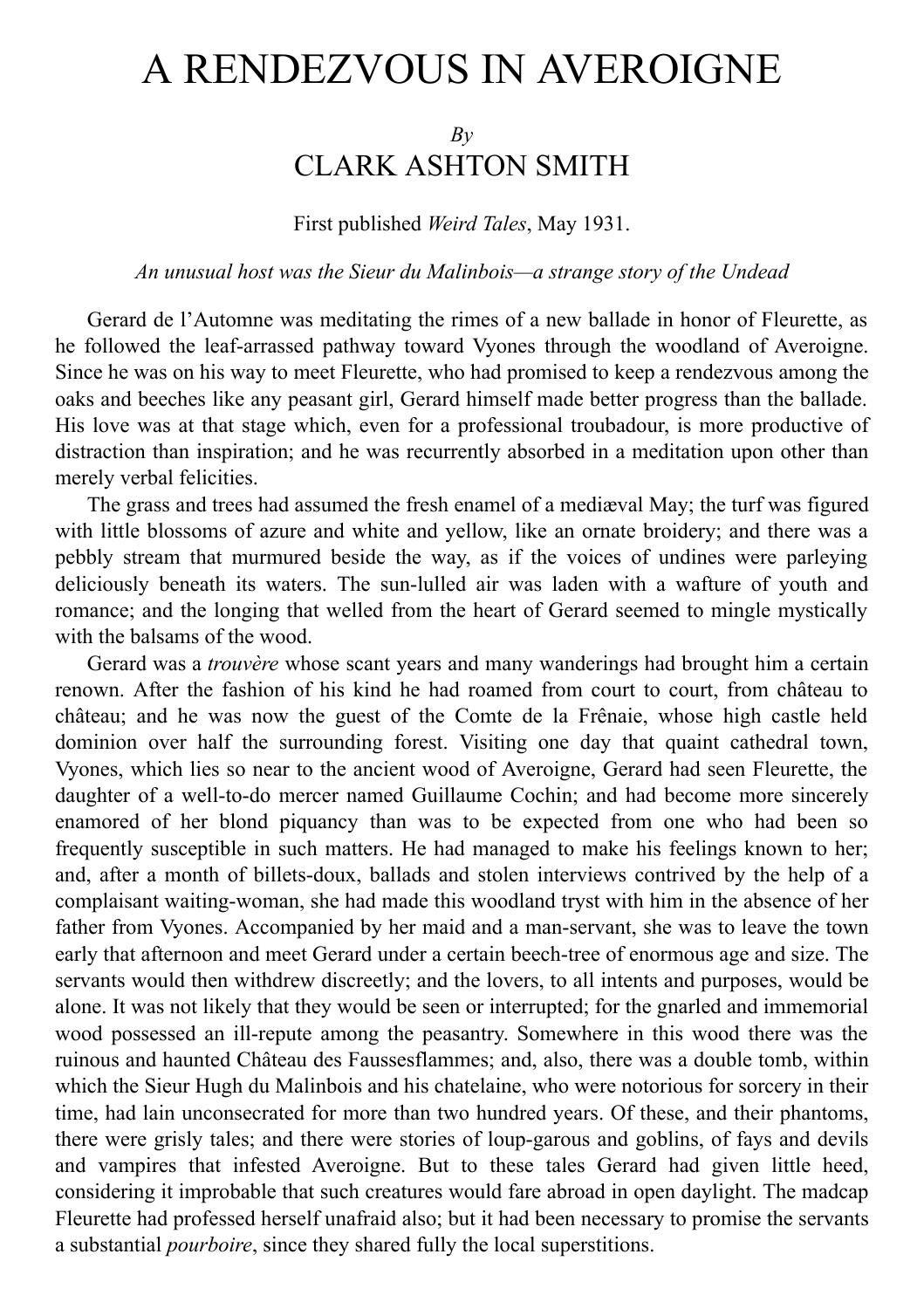

"*He plunged without hesitation among the low-hanging boughs from which the voice had seemed to emerge.*"

Gerard had wholly forgotten the legendry of Averoigne, as he hastened along the sunflecked path. He was nearing the appointed beech-tree, which a turn of the path would soon reveal; and his pulses quickened and became tremulous, as he wondered if Fleurette had already reached the trysting-place. He abandoned all effort to continue his ballade, which, in the three miles he had walked from La Frênaie, had not progressed beyond the middle of a tentative first stanza.

His thoughts were such as would befit an ardent and impatient lover. They were now interrupted by a shrill scream that rose to an unendurable pitch of fear and horror, issuing from the green stillness of the pines beside the way. Startled, he peered at the thick branches; and as the scream fell back to silence, he heard the sound of dull and hurrying footfalls, and a scuffling as of several bodies. Again the scream arose. It was plainly the voice of a woman in some distressful peril. Loosening his dagger in its sheath, and clutching more firmly a long hornbeam staff which he had brought with him as a protection against the vipers which were said to lurk in Averoigne, he plunged without hesitation or premeditation among the lowhanging boughs from which the voice had seemed to emerge.

In a small open space beyond the trees, he saw a woman who was struggling with three ruffians of exceptionally brutal and evil aspect. Even in the haste and vehemence of the moment, Gerard realized that he had never before seen such men or such a woman. The woman was clad in a gown of emerald green that matched her eyes; in her face was the pallor of dead things, together with a faery beauty; and her lips were dyed as with the scarlet of newly flowing blood. The men were dark as Moors, and their eyes were red slits of flame beneath oblique brows with animal-like bristles. There was something very peculiar in the shape of their feet; but Gerard did not realize the exact nature of the peculiarity till long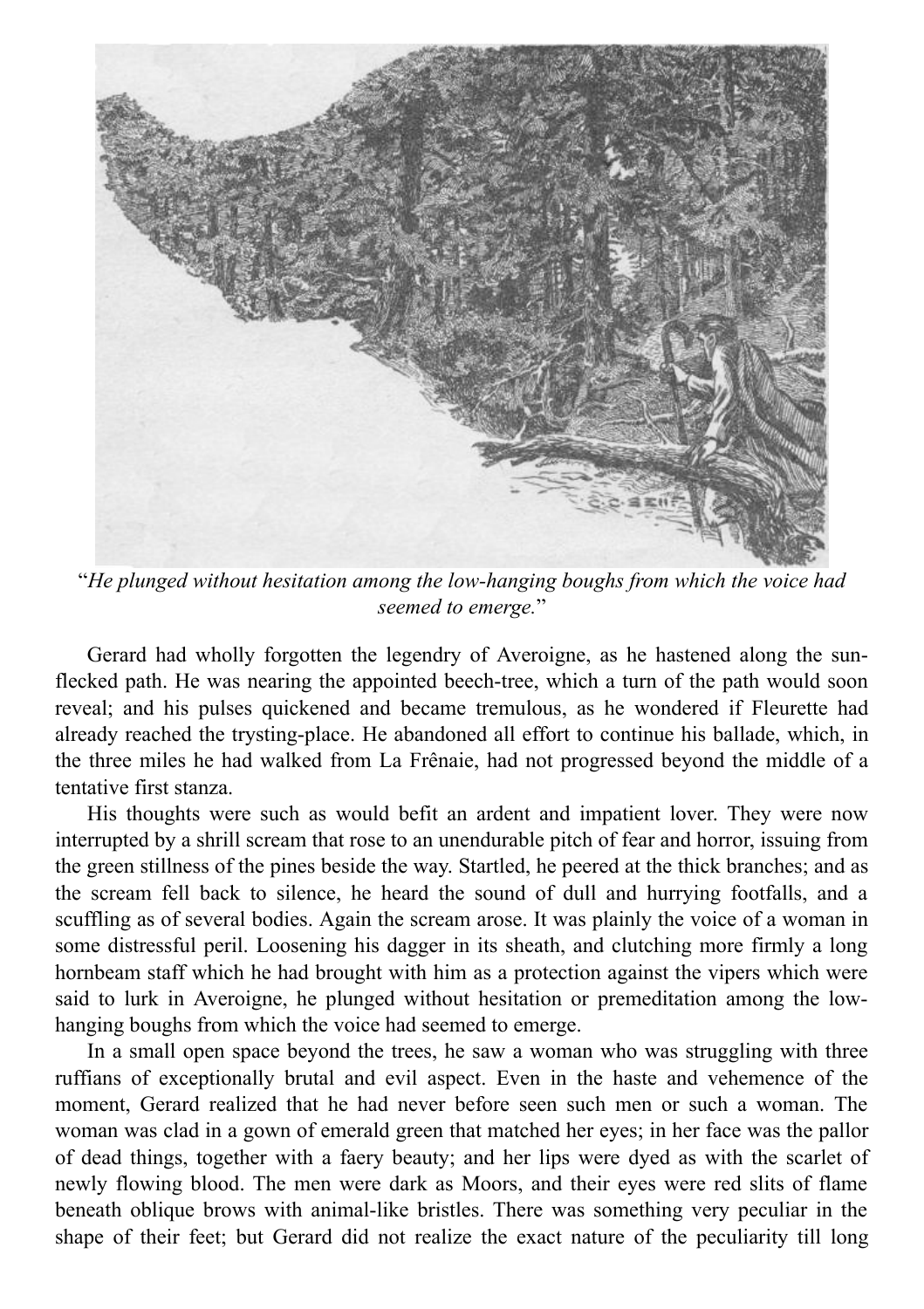afterward. Then he remembered that all of them were seemingly club-footed, though they were able to move with surpassing agility. Somehow, he could never recall what sort of clothing they had worn.

The woman turned a beseeching gaze upon Gerard as he sprang forth from amid the boughs. The men, however, did not seem to heed his coming; though one of them caught in a hairy clutch the hands which the woman sought to reach toward her rescuer.

Lifting his staff, Gerard rushed upon the ruffians. He struck a tremendous blow at the head of the nearest one—a blow that should have leveled the fellow to earth. But the staff came down on unresisting air, and Gerard staggered and almost fell headlong in trying to recover his equilibrium. Dazed and uncomprehending, he saw that the knot of struggling figures had vanished utterly. At least, the three men had vanished; but from the middle branches of a tall pine beyond the open space, the death-white features of the woman smiled upon him for a moment with faint, inscrutable guile ere they melted among the needles.

Gerard understood now; and he shivered as he crossed himself. He had been deluded by phantoms or demons, doubtless for no good purpose; he had been the gull of a questionable enchantment. Plainly there was something after all in the legends he had heard, in the illrenown of the forest of Averoigne.

He retraced his way toward the path he had been following. But when he thought to reach again the spot from which he had heard that shrill unearthly scream, he saw that there was no longer a path; nor, indeed, any feature of the forest which he could remember or recognize. The foliage about him no longer displayed a brilliant verdure; it was sad and funereal, and the trees themselves were either cypress-like, or were already sere with autumn or decay. In lieu of the purling brook there lay before him a tarn of waters that were dark and dull as clotting blood, and which gave back no reflection of the brown autumnal sedges that trailed therein like the hair of suicides, and the skeletons of rotting osiers that writhed above them.

Now, beyond all question, Gerard knew that he was the victim of an evil enchantment. In answering that beguileful cry for succor, he had exposed himself to the spell, had been lured within the circle of its power. He could not know what forces of wizardry or demonry had willed to draw him thus; but he knew that his situation was fraught with supernatural menace. He gripped the hornbeam staff more tightly in his hand, and prayed to all the saints he could remember, as he peered about for some tangible bodily presence of ill.

The scene was utterly desolate and lifeless, like a place where cadavers might keep their tryst with demons. Nothing stirred, not even a dead leaf; and there was no whisper of dry grass or foliage, no song of birds nor murmuring of bees, no sigh nor chuckle of water. The corpse-gray heavens above seemed never to have held a sun; and the chill, unchanging light was without source or destination, without beams or shadows.

Gerard surveyed his environment with a cautious eye; and the more he looked the less he liked it: for some new and disagreeable detail was manifest at every glance. There were moving lights in the wood that vanished if he eyed them intently; there were drowned faces in the tarn that came and went like livid bubbles before he could discern their features. And, peering across the lake, he wondered why he had not seen the many-turreted castle of hoary stone whose nearer walls were based in the dead waters. It was so gray and still and vasty, that it seemed to have stood for incomputable ages between the stagnant tarn and the equally stagnant heavens. It was ancienter than the world, it was older than the light: it was coeval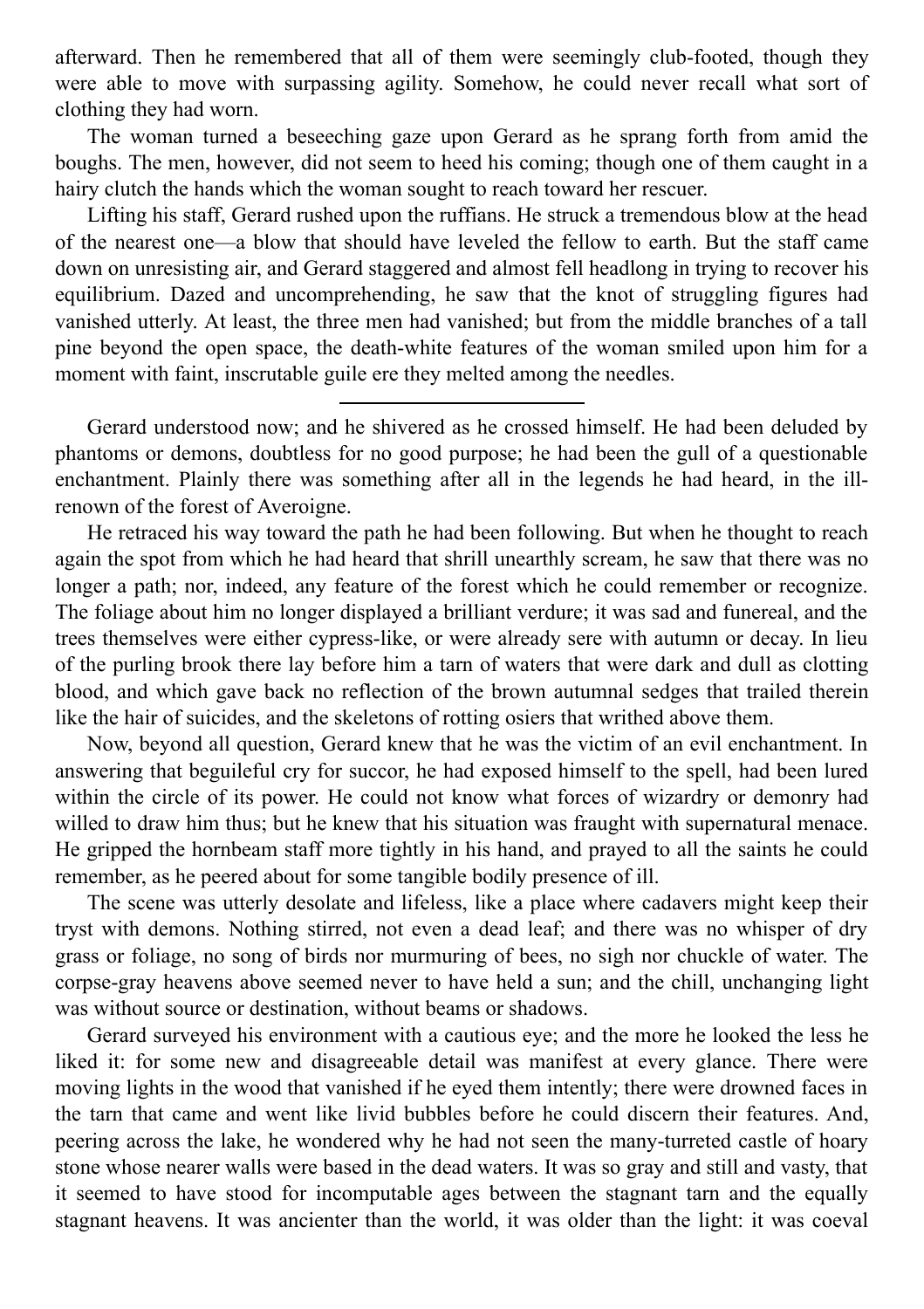with fear and darkness; and a horror dwelt upon it and crept unseen but palpable along its bastions.

There was no sign of life about the castle; and no banners flew above its turrets or its donjon. But Gerard knew, as surely as if a voice had spoken aloud to warn him, that here was the fountainhead of the sorcery by which he had been beguiled. A growing panic whispered in his brain, he seemed to hear the rustle of malignant plumes, the mutter of demonian threats and plottings. He turned, and fled among the funereal trees.

Amid his dismay and wilderment, even as he fled, he thought of Fleurette and wondered if she were awaiting him at their place of rendezvous, or if she and her companions had also been enticed and led astray in a realm of damnable unrealities. He renewed his prayers, and implored the saints for her safety as well as his own.

The forest through which he ran was a maze of bafflement and eeriness. There were no landmarks, there were no tracks of animals or men; and the swart cypresses and sere autumnal trees grew thicker and thicker as if some malevolent will were marshalling them against his progress. The boughs were like implacable arms that strove to retard him; he could have sworn that he felt them twine about him with the strength and suppleness of living things. He fought them, insanely, desperately, and seemed to hear a crackling of infernal laughter in their twigs as he fought. At last, with a sob of relief, he broke through into a sort of trail. Along this trail, in the mad hope of eventual escape, he ran like one whom a fiend pursues; and after a short interval he came again to the shores of the tarn, above whose motionless waters the high and hoary turrets of that time-forgotten castle were still dominant. Again he turned and fled; and once more, after similar wanderings and like struggles, he came back to the inevitable tarn.

With a leaden sinking of his heart, as into some ultimate slough of despair and terror, he resigned himself and made no further effort to escape. His very will was benumbed, was crushed down as by the incumbence of a superior volition that would no longer permit his puny recalcitrance. He was unable to resist when a strong and hateful compulsion drew his footsteps along the margent of the tarn toward the looming castle.

When he came nearer, he saw that the edifice was surrounded by a moat whose waters were stagnant as those of the lake, and were mantled with the iridescent scum of corruption. The drawbridge was down and the gates were open, as if to receive an expected guest. But still there was no sign of human occupancy; and the walls of the great gray building were silent as those of a sepulcher. And more tomb-like even than the rest was the square and overtowering bulk of the mighty donjon.

Impelled by the same power that had drawn him along the lake-shore, Gerard crossed the drawbridge and passed beneath the frowning barbican into a vacant courtyard. Barred windows looked blankly down; and at the opposite end of the court a door stood mysteriously open, revealing a dark hall. As he approached the doorway, he saw that a man was standing on the threshold; though a moment previous he could have sworn that it was untenanted by any visible form.

Gerard had retained his hornbeam staff; and though his reason told him that such a weapon was futile against any supernatural foe, some obscure instinct prompted him to clasp it valiantly as he neared the waiting figure on the sill.

The man was inordinately tall and cadaverous, and was dressed in black garments of a superannuate mode. His lips were strangely red, amid his bluish beard and the mortuary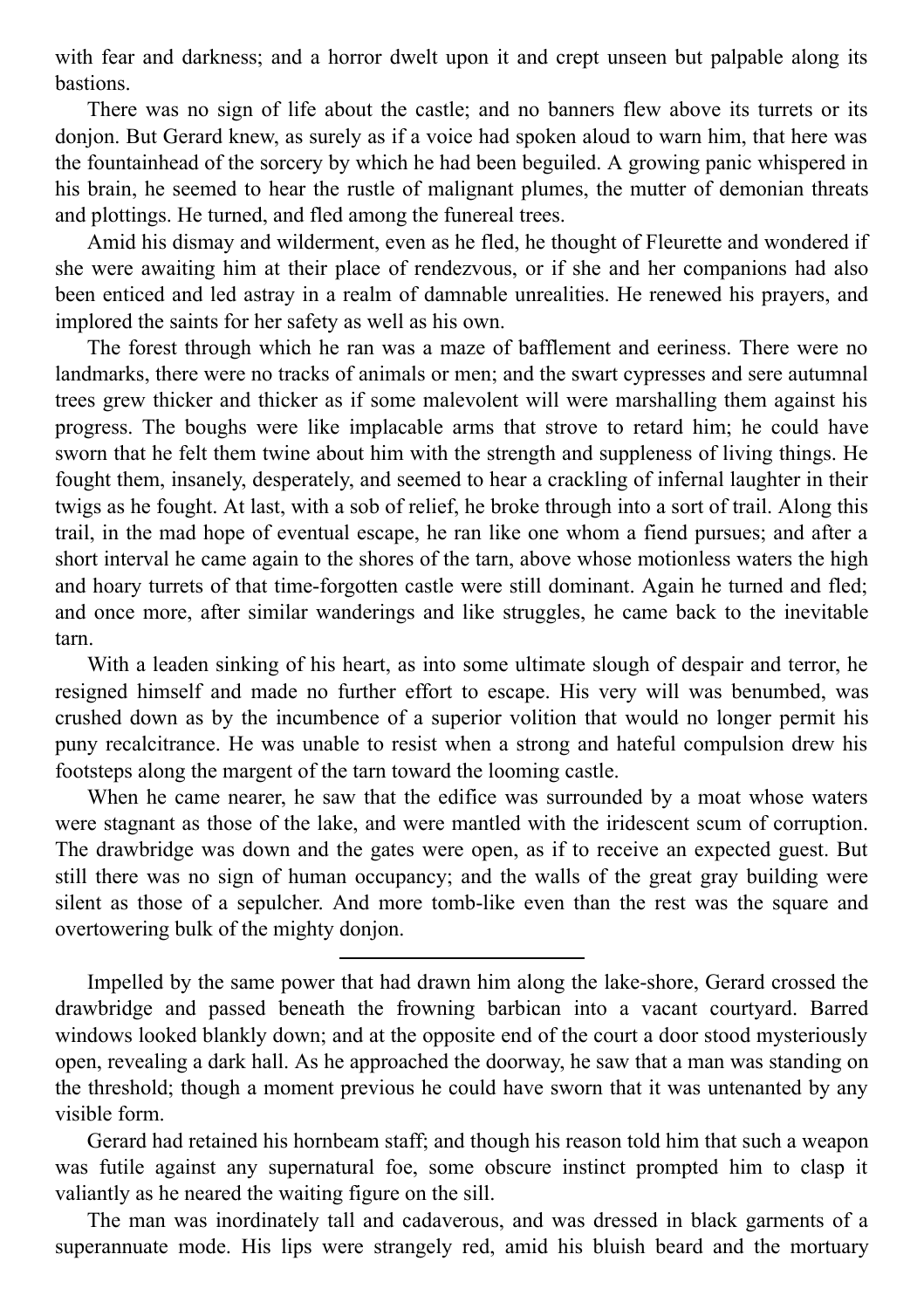whiteness of his face. They were like the lips of the woman who, with her assailants, had disappeared in a manner so dubious when Gerard had approached them. His eyes were pale and luminous as marsh-lights; and Gerard shuddered at his gaze and at the cold, ironic smile of his scarlet lips, that seemed to reserve a world of secrets all too dreadful and hideous to be disclosed.

"I am the Sieur du Malinbois," the man announced. His tones were both unctuous and hollow, and served to increase the repugnance felt by the young troubadour. And when his lips parted, Gerard had a glimpse of teeth that were unnaturally small and were pointed like the fangs of some fierce animal.

"Fortune has willed that you should become my guest," the man went on. "The hospitality which I can proffer you is rough and inadequate, and it may be that you will find my abode a trifle dismal. But at least I can assure you of a welcome no less ready than sincere."

"I thank you for your kind offer," said Gerard. "But I have an appointment with a friend; and I seem in some unaccountable manner to have lost my way. I should be profoundly grateful if you would direct me toward Vyones. There should be a path not far from here; and I have been so stupid as to stray from it."

The words rang empty and hopeless in his own ears even as he uttered them; and the name that his strange host had given—the Sieur du Malinbois—was haunting his mind like the funereal accents of a knell; though he could not recall at that moment the macabre and spectral ideas which the name tended to evoke.

"Unfortunately, there are no paths from my château to Vyones," the stranger replied. "As for your rendezvous, it will be kept in another manner, at another place, than the one appointed. I must therefore insist that you accept my hospitality. Enter, I pray; but leave your hornbeam staff at the door. You will have no need of it any longer."

Gerard thought that he made a move of distaste and aversion with his over-red lips as he spoke the last sentences; and that his eyes lingered on the staff with an obscure apprehensiveness. And the strange emphasis of his words and demeanor served to awaken other fantasmal and macabre thoughts in Gerard's brain; though he could not formulate them fully till afterward. And somehow he was prompted to retain the weapon, no matter how useless it might be against an enemy of spectral or diabolic nature. So he said:

"I must crave your indulgence if I retain the staff. I have made a vow to carry it with me, in my right hand or never beyond arm's reach, till I have slain two vipers."

"That is a queer vow," rejoined his host. "However, bring it with you if you like. It is of no matter to me if you choose to encumber yourself with a wooden stick."

He turned abruptly, motioning Gerard to follow him. The troubadour obeyed unwillingly, with one rearward glance at the vacant heavens and the empty courtyard. He saw with no great surprize that a sudden and furtive darkness had closed in upon the château without moon or star, as if it had been merely waiting for him to enter before it descended. It was thick as the folds of a serecloth, it was airless and stifling like the gloom of a sepulcher that has been sealed for ages; and Gerard was aware of a veritable oppression, a corporeal and psychic difficulty in breathing, as he crossed the threshold.

He saw that cressets were now burning in the dim hall to which his host had admitted him; though he had not perceived the time and agency of their lighting. The illumination they afforded was singularly vague and indistinct, and the thronging shadows of the hall were unexplainably numerous, and moved with a mysterious disquiet; though the flames themselves were still as tapers that burn for the dead in a windless vault.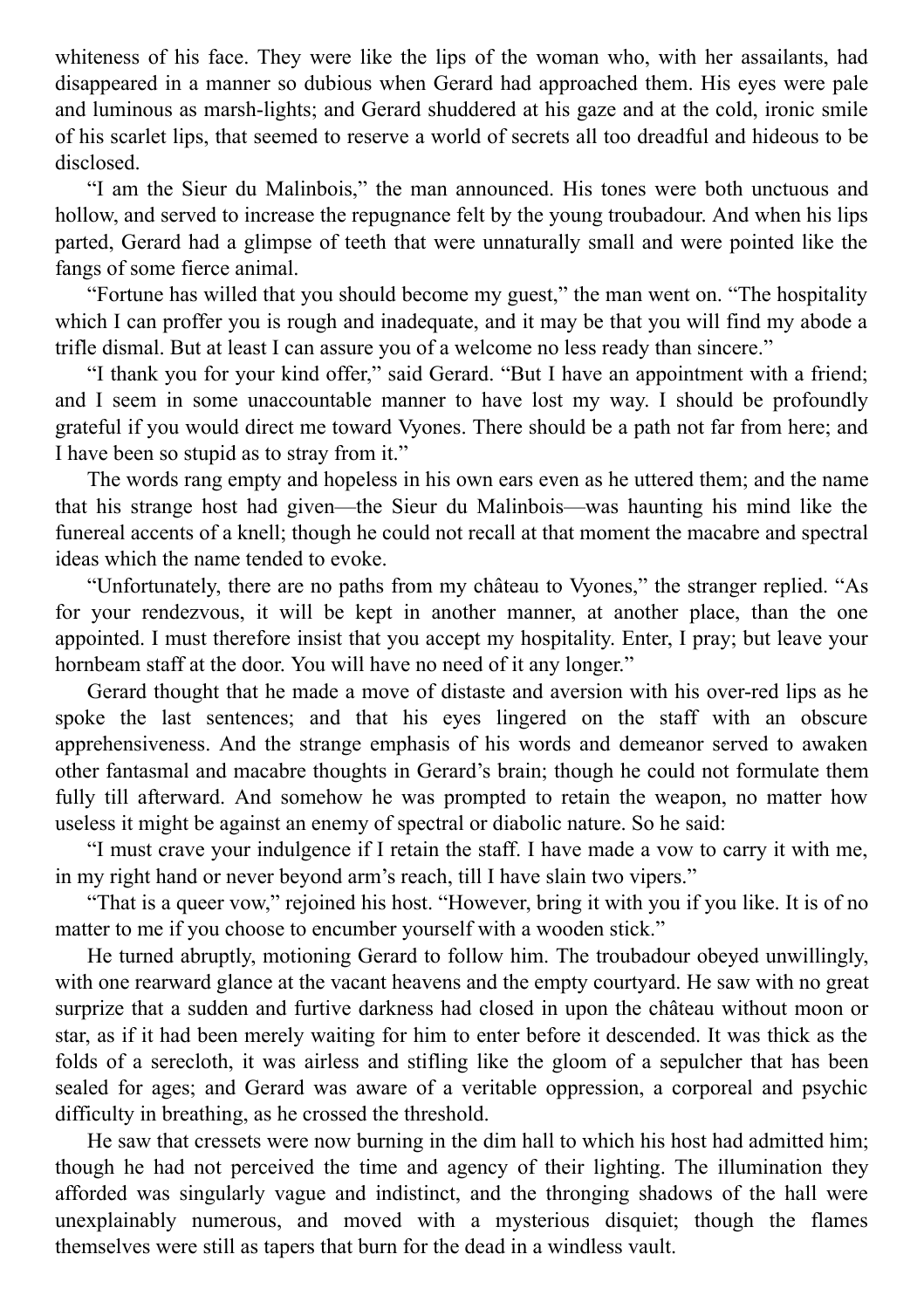At the end of the passage, the Sieur du Malinbois flung open a heavy door of dark and somber wood. Beyond, in what was plainly the eating-room of the château, several people were seated about a long table by the light of cressets no less dreary and dismal than those in the hall. In the strange, uncertain glow, their faces were touched with a gloomy dubiety, with a lurid distortion; and it seemed to Gerard that shadows hardly distinguishable from the figures were gathered around the board. But nevertheless he recognized the assembled company at a glance, with an overpowering shock of astonishment.

At one end of the board, there sat the woman in emerald green who had vanished in so doubtful a fashion amid the pines when Gerard answered her call for succor. At one side, looking very pale and forlorn and frightened, was Fleurette Cochin. At the lower end reserved for retainers and inferiors, there sat the maid and the man-servant who had accompanied Fleurette to her rendezvous with Gerard.

The Sieur du Malinbois turned to the troubadour with a smile of sardonic amusement.

"I believe you have already met every one assembled," he observed. "But you have not yet been formally presented to my wife, Agathe, who is presiding over the board. Agathe, I bring to you Gerard de l'Automne, a young troubadour of much note and merit."

The woman nodded slightly, without speaking, and pointed to a chair opposite Fleurette. Gerard seated himself, and the Sieur du Malinbois assumed according to feudal custom a place at the head of the table beside his wife.

Now, for the first time, Gerard noticed that there were servitors who came and went in the room, setting upon the table various wines and viands. The servitors were preternaturally swift and noiseless, and somehow it was very difficult to be sure of their precise features or their costumes. They seemed to walk in an adumbration of sinister insoluble twilight. But the troubadour was disturbed by a feeling that they resembled the swart demoniac ruffians who had disappeared together with the woman in green when he approached them.

The meal that ensued was a weird and funereal affair. A sense of insuperable constraint, of smothering horror and hideous oppression, was upon Gerard; and though he wanted to ask Fleurette a hundred questions, and also demand an explanation of sundry matters from his host and hostess, he was totally unable to frame the words or to utter them. He could only look at Fleurette, and read in her eyes a duplication of his own helpless bewilderment and nightmare thralldom. Nothing was said by the Sieur du Malinbois and his lady, who were exchanging glances of a secret and baleful intelligence all through the meal; and Fleurette's maid and man-servant were obviously paralyzed by terror, like birds beneath the hypnotic gaze of deadly serpents.

The foods were rich and of strange savor; and the wines were fabulously old, and seemed to retain in their topaz or violet depths the unextinguished fire of buried centuries. But Gerard and Fleurette could barely touch them; and they saw that the Sieur du Malinbois and his lady did not eat or drink at all. The gloom of the chamber deepened; the servitors became more furtive and spectral in their movements; the stifling air was laden with unformulable menace, was constrained by the spell of a black and lethal necromancy. Above the aromas of the rare foods, the bouquets of the antique wines, there crept forth the choking mustiness of hidden vaults and embalmed centurial corruption, together with the ghostly spice of a strange perfume that seemed to emanate from the person of the chatelaine. And now Gerard was remembering many tales from the legendry of Averoigne, which he had heard and disregarded; was recalling the story of a Sieur du Malinbois and his lady, the last of the name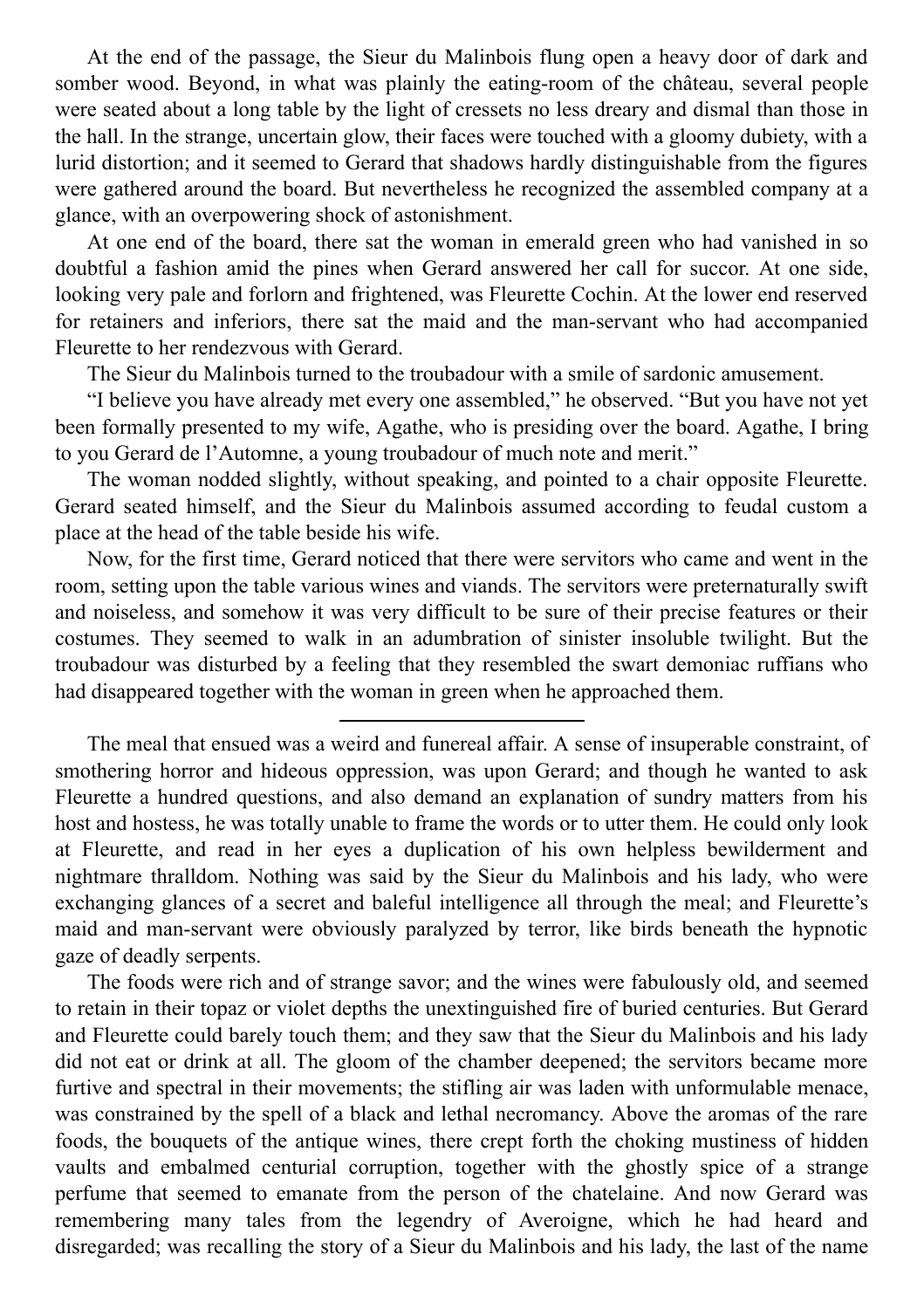and the most evil, who had been buried somewhere in this forest hundreds of years ago; and whose tomb was shunned by the peasantry since they were said to continue their sorceries even in death. He wondered what influence had bedrugged his memory, that he had not recalled it wholly when he had first heard the name. And he was remembering other things and other stories, all of which confirmed his instinctive belief regarding the nature of the people into whose hands he had fallen. Also, he recalled a folklore superstition concerning the use to which a wooden stake can be put; and realized why the Sieur du Malinbois had shown a peculiar interest in the hornbeam staff. Gerard had laid the staff beside his chair when he sat down; and he was reassured to find that it had not vanished. Very quietly and unobtrusively, he placed his foot upon it.

The uncanny meal came to an end; and the host and his chatelaine arose.

"I shall now conduct you to your rooms," said the Sieur du Malinbois, including all of his guests in a dark, inscrutable glance. "Each of you can have a separate chamber, if you so desire; or Fleurette Cochin and her maid Angelique can remain together; and the man-servant Raoul can sleep in the same room with Messire Gerard."

A preference for the latter procedure was voiced by Fleurette and the troubadour. The thought of uncompanioned solitude in that castle of timeless midnight and nameless mystery was abhorrent to an insupportable degree.

The four were now led to their respective chambers, on opposite sides of a hall whose length was but indeterminately revealed by the dismal lights. Fleurette and Gerard bade each other a dismayed and reluctant good-night beneath the constraining eye of their host. Their rendezvous was hardly the one which they had thought to keep; and both were overwhelmed by the supernatural situation amid whose dubious horrors and ineluctable sorceries they had somehow become involved. And no sooner had Gerard left Fleurette than he began to curse himself for a poltroon because he had not refused to part from her side; and he marvelled at the spell of drug-like involition that had bedrowsed all his faculties. It seemed that his will was not his own, but had been thrust down and throttled by an alien power.

The room assigned to Gerard and Raoul was furnished with a couch, and a great bed whose curtains were of antique fashion and fabric. It was lighted with tapers that had a funereal suggestion in their form, and which burned dully in an air that was stagnant with the mustiness of dead years.

"May you sleep soundly," said the Sieur du Malinbois. The smile that accompanied and followed the words was no less unpleasant than the oily and sepulchral tone in which they were uttered. The troubadour and the servant were conscious of profound relief when he went out and closed the leaden-clanging door. And their relief was hardly diminished even when they heard the click of a key in the lock.

Gerard was now inspecting the room; and he went to the one window, through whose small and deep-set panes he could see only the pressing darkness of a night that was veritably solid, as if the whole place were buried beneath the earth and were closed in by clinging mold. Then, with an access of unsmothered rage at his separation from Fleurette, he ran to the door and hurled himself against it, he beat upon it with his clenched fists, but in vain. Realizing his folly, and desisting at last, he turned to Raoul.

"Well, Raoul," he said, "what do you think of all this?"

Raoul crossed himself before he answered; and his face had assumed the vizard of a mortal fear.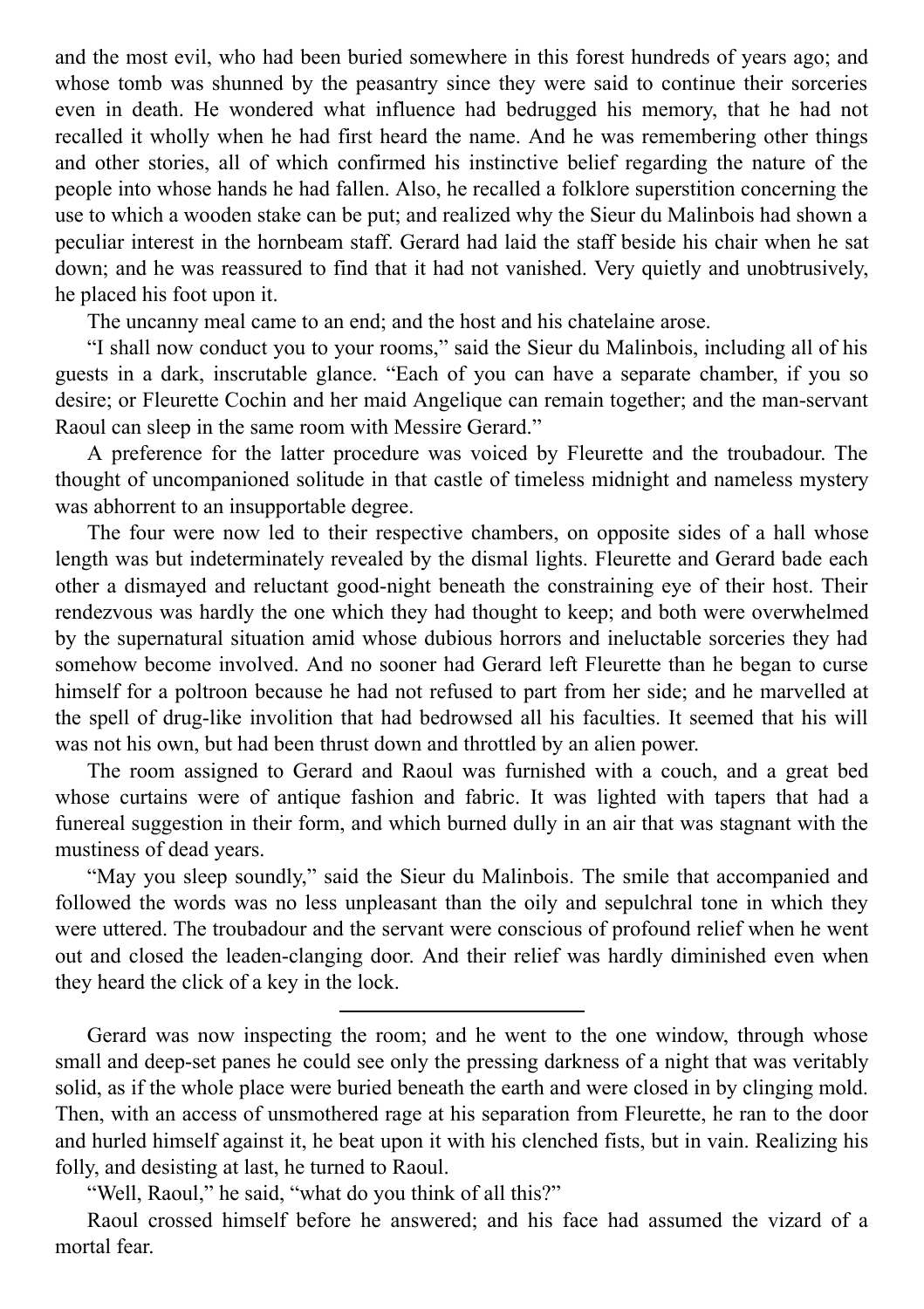"I think, Messire," he finally replied, "that we have all been decoyed by a malefic sorcery; and that you, myself, the demoiselle Fleurette, and the maid Angelique, are all in deadly peril of both soul and body."

"That, also, is my thought," said Gerard. "And I believe it would be well that you and I should sleep only by turns; and that he who keeps vigil should retain in his hands my hornbeam staff, whose end I shall now sharpen with my dagger. I am sure that you know the manner in which it should be employed if there are any intruders; for if such should come, there would be no doubt as to their character and their intentions. We are in a castle which has no legitimate existence, as the guests of people who have been dead, or supposedly dead, for more than two hundred years. And such people, when they stir abroad, are prone to habits which I need not specify."

"Yes, Messire." Raoul shuddered; but he watched the sharpening of the staff with considerable interest. Gerard whittled the hard wood to a lance-like point, and hid the shavings carefully. He even carved the outline of a little cross near the middle of the staff, thinking that this might increase its efficacy or save it from molestation. Then, with the staff in his hand, he sat down upon the bed, where he could survey the litten room from between the curtains.

"You can sleep first, Raoul." He indicated the couch, which was near the door.

The two conversed in a fitful manner for some minutes. After hearing Raoul's tale of how Fleurette, Angelique and himself had been led astray by the sobbing of a woman amid the pines, and had been unable to retrace their way, the troubadour changed the theme. And henceforth he spoke idly and of matters remote from his real preoccupations, to fight down his torturing concern for the safety of Fleurette. Suddenly he became aware that Raoul had ceased to reply; and saw that the servant had fallen asleep on the couch. At the same time an irresistible drowsiness surged upon Gerard himself in spite of all his volition, in spite of the eldritch terrors and forebodings that still murmured in his brain. He heard through his growing hebetude a whisper as of shadowy wings in the castle halls; he caught the sibilation of ominous voices, like those of familiars that respond to the summoning of wizards; and he seemed to hear, even in the vaults and towers and remote chambers, the tread of feet that were hurrying on malign and secret errands. But oblivion was around him like the meshes of a sable net; and it closed in relentlessly upon his troubled mind, and drowned the alarms of his agitated senses.

When Gerard awoke at length, the tapers had burned to their sockets; and a sad and sunless daylight was filtering through the window. The staff was still in his hand; and though his senses were still dull with the strange slumber that had drugged them, he felt that he was unharmed. But peering between the curtains, he saw that Raoul was lying mortally pale and lifeless on the couch, with the air and look of an exhausted moribund.

He crossed the room, and stooped above the servant. There was a small red wound on Raoul's neck; and his pulses were slow and feeble, like those of one who has lost a great amount of blood. His very appearance was withered and vein-drawn. And a phantom spice arose from the couch—a lingering wraith of the perfume worn by the chatelaine Agathe.

Gerard succeeded at last in arousing the man; but Raoul was very weak and drowsy. He could remember nothing of what had happened during the night; and his horror was pitiful to behold when he realized the truth.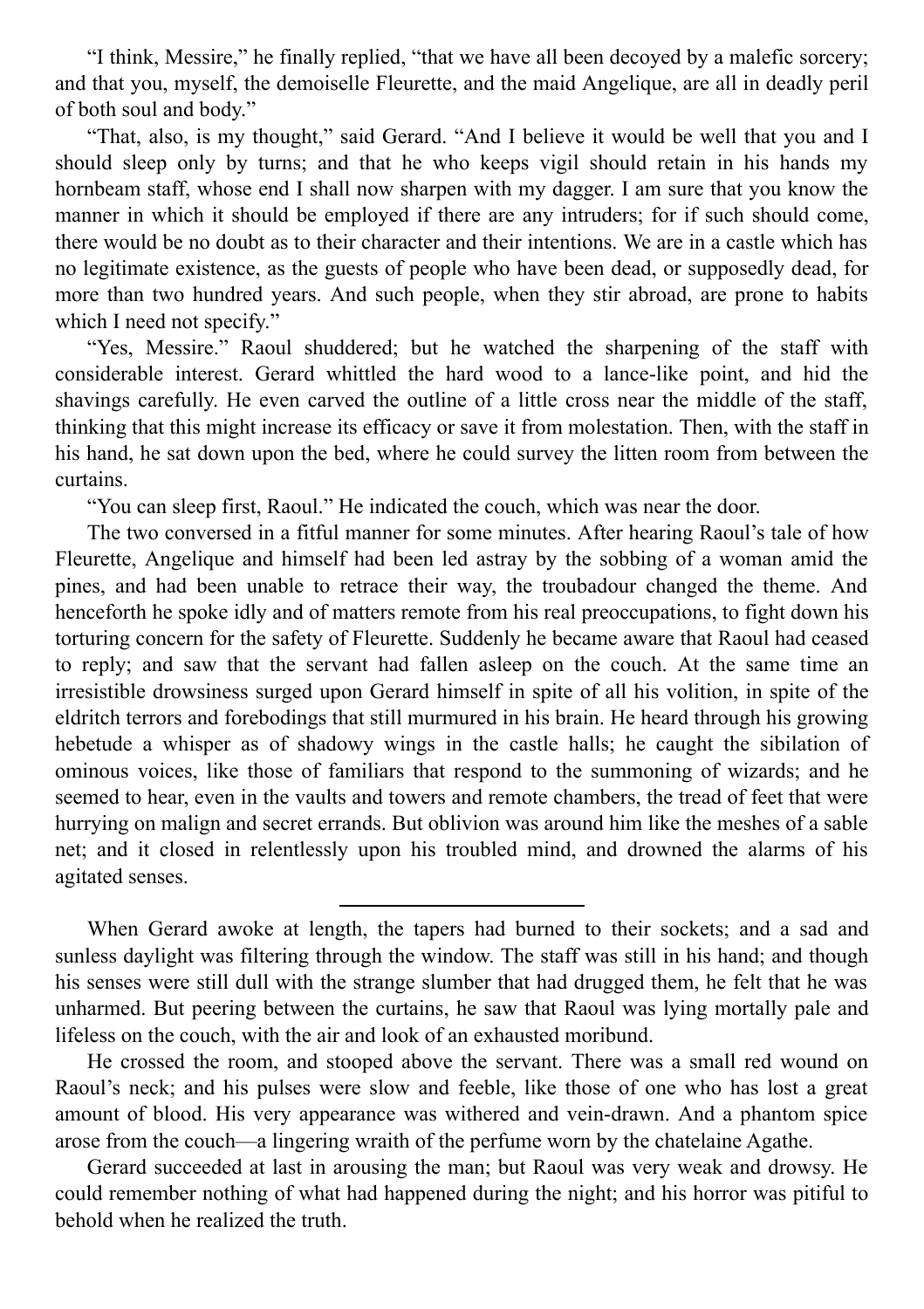"It will be your turn next, Messire," he cried. "These vampires mean to hold us here amid their unhallowed necromancies till they have drained us of our last drop of blood. Their spells are like mandragora or the sleepy sirups of Cathay; and no man can keep awake in their despite."

Gerard was trying the door; and somewhat to his surprize he found it unlocked. The departing vampire had been careless, in the lethargy of her repletion. The castle was very still; and it seemed to Gerard that the animating spirit of evil was now quiescent; that the shadowy wings of horror and malignity, the feet that had sped on baleful errands, the summoning sorcerers, the responding familiars, were all lulled in a temporary slumber.

He opened the door, he tiptoed along the deserted hall, and knocked at the portal of the chamber allotted to Fleurette and her maid. Fleurette, fully dressed, answered his knock immediately; and he caught her in his arms without a word, searching her wan face with a tender anxiety. Over her shoulder he could see the maid Angelique, who was sitting listlessly on the bed with a mark on her white neck similar to the wound that had been suffered by Raoul. He knew, even before Fleurette began to speak, that the nocturnal experiences of the demoiselle and her maid had been identical with those of himself and the man-servant.

While he tried to comfort Fleurette and reassure her, his thoughts were now busy with a rather curious problem. No one was abroad in the castle; and it was more than probable that the Sieur du Malinbois and his lady were both asleep after the nocturnal feast which they had undoubtedly enjoyed. Gerard pictured to himself the place and the fashion of their slumber; and he grew even more reflective as certain possibilities occurred to him.

"Be of good cheer, sweetheart," he said to Fleurette. "It is in my mind that we may soon escape from this abominable mesh of enchantments. But I must leave you for a little and speak again with Raoul, whose help I shall require in a certain matter."

He went back to his own chamber. The man-servant was sitting on the couch and was crossing himself feebly and muttering prayers with a faint, hollow voice.

"Raoul," said the troubadour a little sternly, "you must gather all your strength and come with me. Amid the gloomy walls that surround us, the somber ancient halls, the high towers and the heavy bastions, there is but one thing that veritably exists; and all the rest is a fabric of illusion. We must find the reality whereof I speak, and deal with it like true and valiant Christians. Come, we will now search the castle ere the lord and chatelaine shall awaken from their vampire lethargy."

He led the way along the devious corridors with a swiftness that betokened much forethought. He had reconstructed in his mind the hoary pile of battlements and turrets as he had seen them on the previous day; and he felt that the great donjon, being the center and stronghold of the edifice, might well be the place which he sought. With the sharpened staff in his hand, with Raoul lagging bloodlessly at his heels, he passed the doors of many secret rooms, the many windows that gave on the blindness of an inner court, and came at last to the lower story of the donjon-keep.

It was a large, bare room, entirely built of stone, and illumined only by narrow slits high up in the wall, that had been designed for the use of archers. The place was very dim; but Gerard could see the glimmering outlines of an object not ordinarily to be looked for in such a situation, that arose from the middle of the floor. It was a tomb of marble; and stepping nearer, he saw that it was strangely weather-worn and was blotched by lichens of gray and yellow, such as flourish only within access of the sun. The slab that covered it was doubly broad and massive, and would require the full strength of two men to lift.